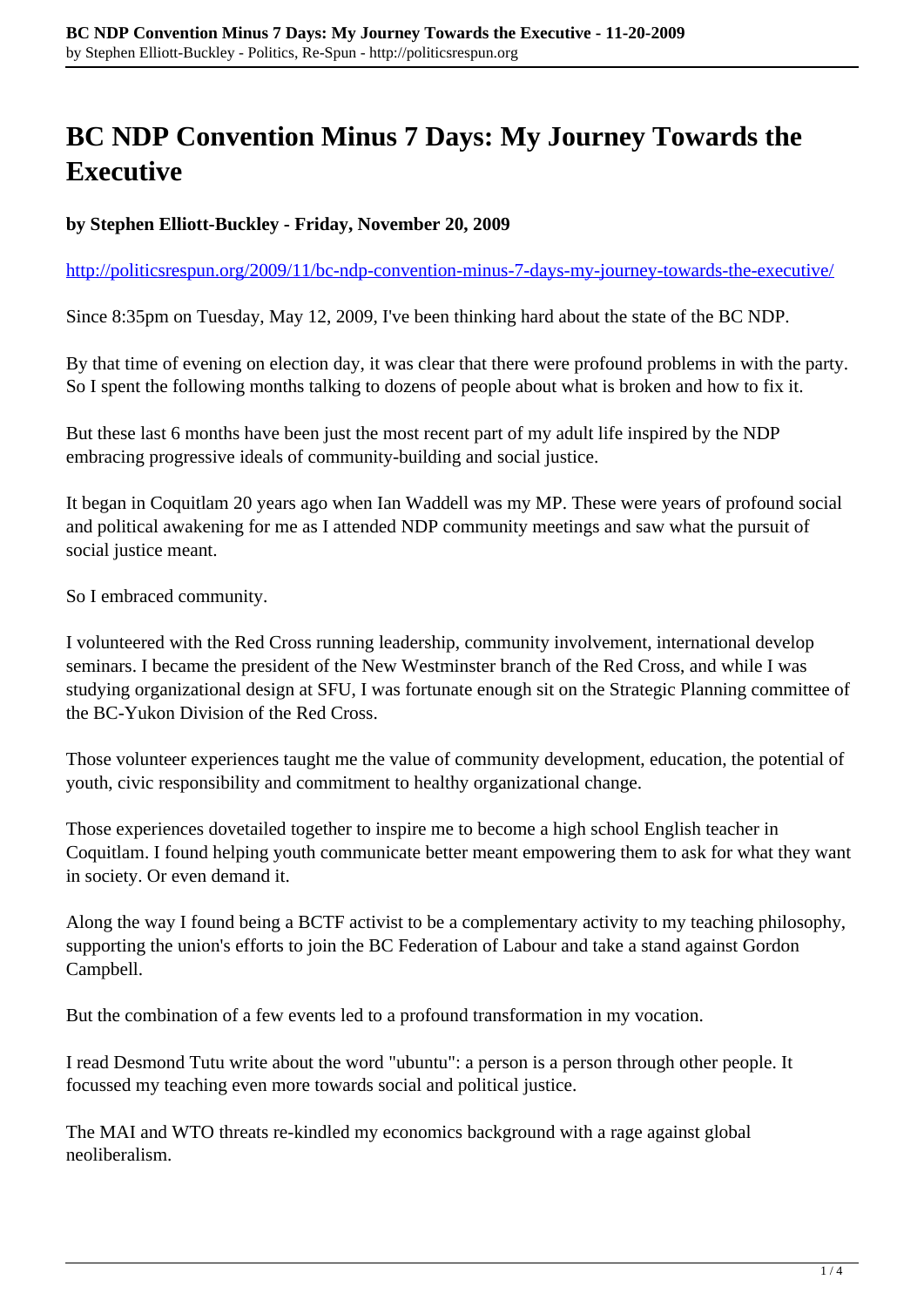Then Gordon Campbell and Christy Clark tried to destroy what it meant to be a teacher in BC.

I had enough.

So I left teaching, picked up a couple political science degrees and began a career as a CUPE researcher, now assigned to the healthcare sector at our HEU affiliate.

Along the way, the NDP has been at times both an inspiration and a frustration, falling short of my ideals at times and at other times demonstrating bold social and political leadership.

But it was when my inglorious MP David Emerson crossed the floor that I began to fully engage in party politics. I joined the riding executive in Vancouver-Kensington. I supported Don Davies' campaign for political integrity in Vancouver-Kingsway and I wrote and talked and advocated for an end to Campbell's new era of misery.

Following the election, Mable Elmore inspired a strategic planning session in our riding during which we started forming an idea that the NDP should build a social movement within itself to transform itself into something that can heal its wounds and be a force for progressive change in the 21st century.

That day led to the Think Forward BC NDP dialogue that has spread so far during these past months and stimulated debate about where the party needs to go.

Over the next few days I'll be writing about this: what's wrong with the party, why we lost the election, how we can fix the party, what it means to be an electoral wing of a progressive social movement, what internal democracy could look like, how we can define ourselves as a party, and why we should be the natural governing party in BC.

Through these daily updates, I will explain why now that, after studying our lost election and helping build Think Forward BC NDP, running for Vice-President of the party is a natural place for me to contribute to helping our party through itsgrowing pains and out the other side as a vibrant force for powerful social, economic, political and economic justice.

Since 8:35pm on Tuesday, May 12, 2009, I've been thinking hard about the state of the BC NDP.

By that time of evening on election day, it was clear that there were profound problems with the party. So I spent the following months talking to dozens of people about what is broken and how to fix it.

But these last 6 months have been just the most recent part of my adult life inspired by the NDP embracing progressive ideals of community-building and social justice.

It began in Coquitlam 20 years ago when Ian Waddell was my MP. These were years of profound social and political awakening for me as I attended NDP community meetings and saw what the pursuit of social justice meant.

So I embraced community.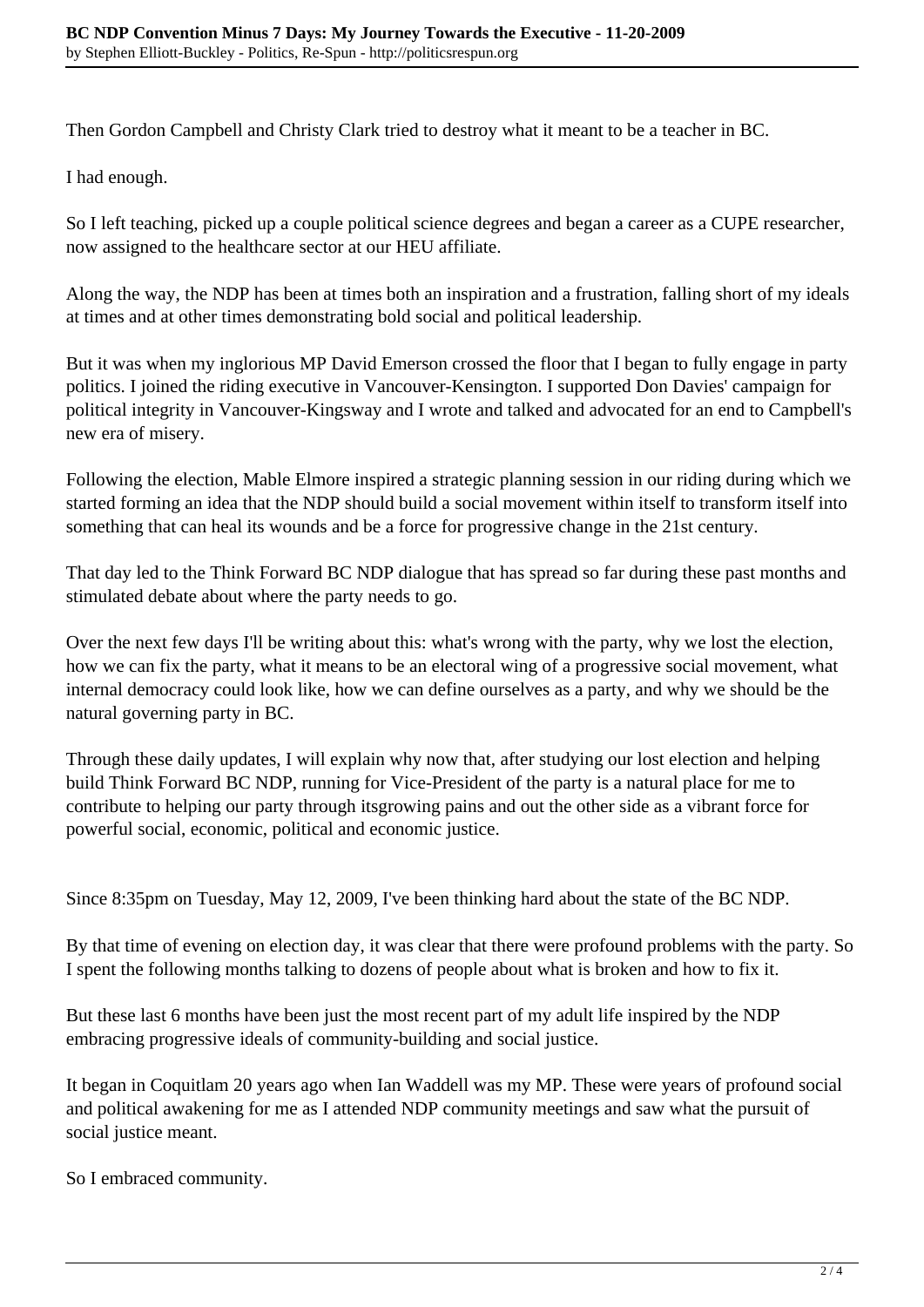I volunteered with the Red Cross running leadership, community involvement, international develop seminars. I became the president of the New Westminster branch of the Red Cross, and while I was studying organizational design at SFU, I was fortunate enough sit on the Strategic Planning committee of the BC-Yukon Division of the Red Cross.

Those volunteer experiences taught me the value of community development, education, the potential of youth, civic responsibility and commitment to healthy organizational change.

Those experiences dovetailed together to inspire me to become a high school English teacher in Coquitlam. I found helping youth communicate better meant empowering them to ask for what they want in society. Or even demand it.

Along the way I found being a BCTF activist to be a complementary activity to my teaching philosophy, supporting the union's efforts to join the BC Federation of Labour and take a stand against Gordon Campbell.

But the combination of a few events led to a profound transformation in my vocation.

I came across Desmond Tutu's writing about the word "ubuntu": a person is a person through other people. It focussed my teaching even more towards social and political justice.

The MAI and WTO threats re-kindled my economics background with a rage against global neoliberalism.

Then Gordon Campbell and Christy Clark tried to destroy what it meant to be a teacher in BC.

I had enough.

So I left teaching, picked up a couple political science degrees and began a career as a CUPE researcher, now assigned to the healthcare sector at our HEU affiliate.

Along the way, the NDP has been at times both an inspiration and a frustration, falling short of my ideals at times and at other times demonstrating bold social and political leadership.

But it was when my inglorious MP David Emerson crossed the floor that I began to fully engage in party politics. I joined the riding executive in Vancouver-Kensington. I supported Don Davies' campaign for political integrity in Vancouver-Kingsway and I wrote and talked and advocated for an end to Campbell's new era of misery.

Following the election, Mable Elmore inspired a strategic planning session in our riding during which we started forming an idea that the NDP should build a social movement within itself that would help the party transform itself into something that can be a force for progressive change in the 21st century.

This idea led to Think Forward BC NDP and a dialogue that has spread all across British Columbia during these past months, uncovering challenges and stimulating debate about where our party needs to go.